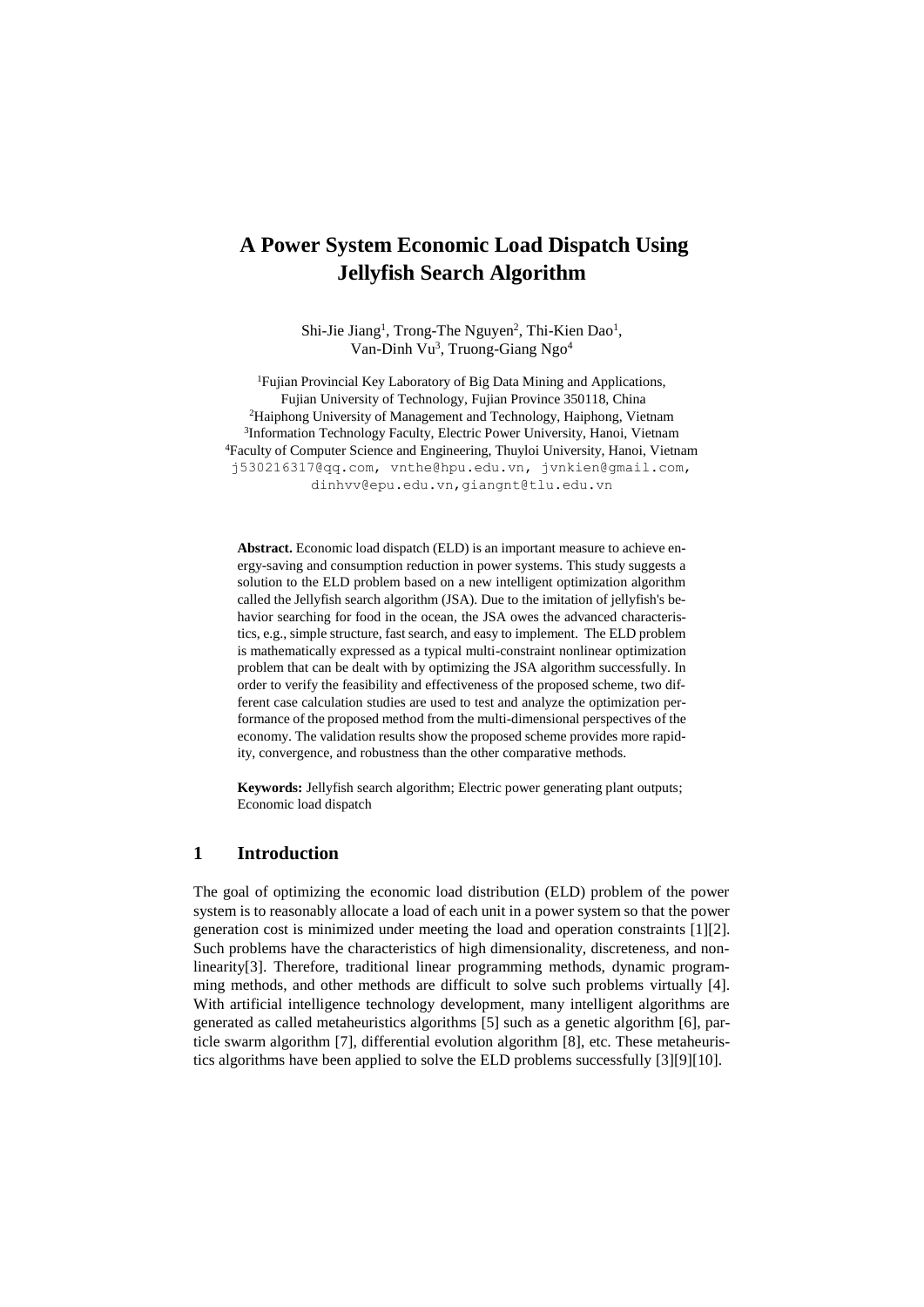Jelly-fish Search Algorithm (JSA) [11] is a brand-new intelligent optimization algorithm that imitates the behavior of jellyfish searching for food in the ocean, with-out additional adjustment algorithm parameters, simple structure, fast search, and easy to implement. Because the intelligent algorithm of the metaheuristic method has better robustness, it can also calculate the net loss and valve point effect ignored by traditional methods, thereby improving its accuracy and practicability.

This paper proposes a solution to the ELD problem based on the JSA algorithm. The least-squares programming is used to model mathematical optimization for the objective optimization function as a typical multi-constraint nonlinear optimization problem. Two different case studies of ELD scenarios that are used to validate the proposed schemes optimization performance.

# **2 Model of The ELD**

#### **2.1 Objective function**

The mathematical model with the minimum total power generation cost  $C$  of the system as the optimal dispatch target[1][2] [3][12] can be expressed as:

$$
C = \min \sum_{i=1}^{n} F_i(P_i) \tag{1}
$$

In the formula,  $n$  is the number of grid-connected generators in the system.  $P_i$  is the active power of the *i*-th generator, and  $F_i(P_i)$  is the consumption characteristic curve of the  $i$ -th generator, that is, the power generation cost function. It can generally be expressed as:

$$
min \sum_{i=1}^{n} F_i(P_i) = \sum_{i=1}^{n} (\alpha_i P_i^2 + \beta_i P_i + \gamma_i)
$$
 (2)

In the formula,  $\alpha_i$ ,  $\beta_i$  and  $\gamma_i$  are the power generation cost coefficients of the *i*-th generator.

#### **2.2 Objective function's Constraints**

(1) Power balance constraint

$$
\sum_{i=1}^{n} (P_i) = P_{Load} + P_{Loss}
$$
 (3)

In the formula,  $P_i$  is the active power of the *i*-th generator;  $P_{Load}$  is the total load demand of the system;  $P_{Loss}$  is the total network loss of the system, which is generally obtained by the  $B$  coefficient method [1][2].

$$
P_{Loss} = \sum_{i=1}^{n} \sum_{j=1}^{n} P_i B_{ij} P_j + \sum_{i=1}^{n} B_{0i} P_i + B_{00}
$$
(4)

In the formula,  $B_{ij}$ ,  $B_{0i}$  and  $B_{00}$  are network loss coefficients, which are generally constants.

(2) Generator output constraint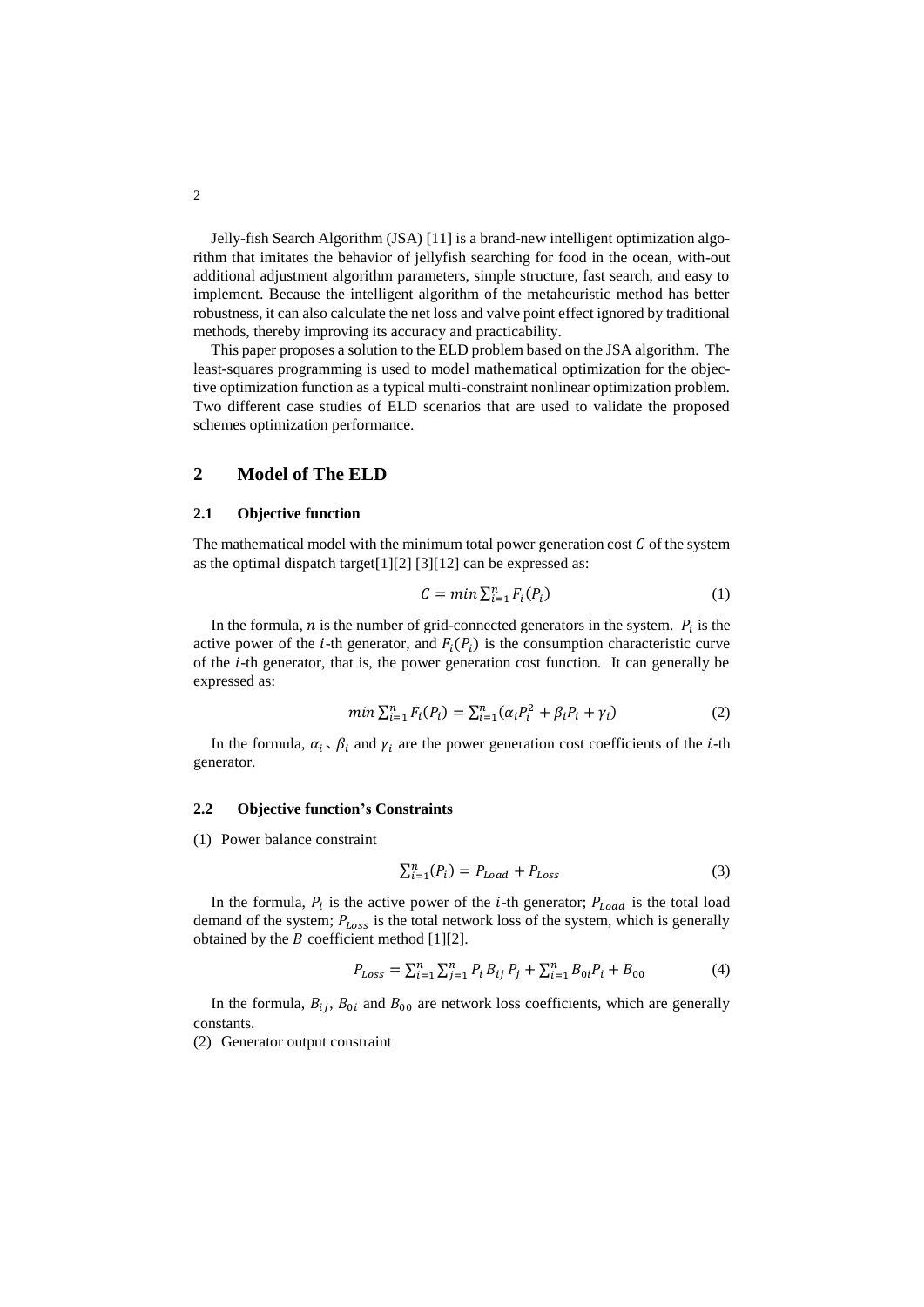$$
P_i^{min} \le P_i \le P_i^{max} \tag{5}
$$

In the formula,  $P_i^{min}$  is the lower limit of the active power of the *i*-th generator;  $P_i^{max}$ is the upper limit of the active power of the  $i$ -th generator.

(3) Generator ramp rate constraint

When the output increases, it is:

$$
P_i - P_i^0 \le U R_i \tag{6}
$$

When the output decreases, it is:

$$
P_i^0 - P_i \le D R_i \tag{7}
$$

In the formula,  $P_i^0$  is the active power of the *i*-th generator at the previous moment;  $UR_i$  and  $DR_i$  are the limit of the increase and decrease of the active power of the *i*-th generator per unit time, respectively.

The generator output constraint and the slope rate constraint can be written as:

$$
max(P_i^{min}, P_i^0 - DR_i) \le P_i \le min(P_i^{max}, P_i^0 + UR_i)
$$
\n(8)

### **3 Jellyfish Search Algorithm**

The jellyfish search algorithm (JSA) imitates the behavior of jellyfish looking for food in the ocean[11]. Initially, the jellyfish move in the direction of the ocean current. As time goes by, a jellyfish group will be built, and each jellyfish will move within the group, including active and passive movements. In this process, the time control mechanism will regulate the switching of these movements. After several runs, the jellyfish will bloom. This is the best stage.

#### **Ocean current**

There are a large number of plankton in ocean currents, and jellyfish will follow the ocean current for food. The direction of the ocean current is determined by averaging all vectors from each jellyfish's position to the position of the best jellyfish. Its expression is as follows:

$$
\overline{trend} = \frac{1}{N} \sum (X_{best} - e_c X_i(t)) = X_{best} - e_c \frac{\sum (X_i(t))}{N} = X_{best} - e_c \mu
$$
 (9)

In the formula,  $\overline{trend}$  is the direction of ocean currents,  $X_{best}$  is the current best jellyfish position;  $e_c$  is the attraction coefficient;  $\mu$  is the average position of all jellyfish. Set  $df = e_c \mu$ ,  $df$  is the difference between the best position of the current jellyfish and the average position of all jellyfish, and then the expression can be abbreviated as:

$$
\overrightarrow{trend} = X_{best} - df \tag{10}
$$

According to the typical distribution assumption, the possibility of all jellyfish exists within the distance  $\beta\sigma$  around the average position  $\mu$ . Therefore,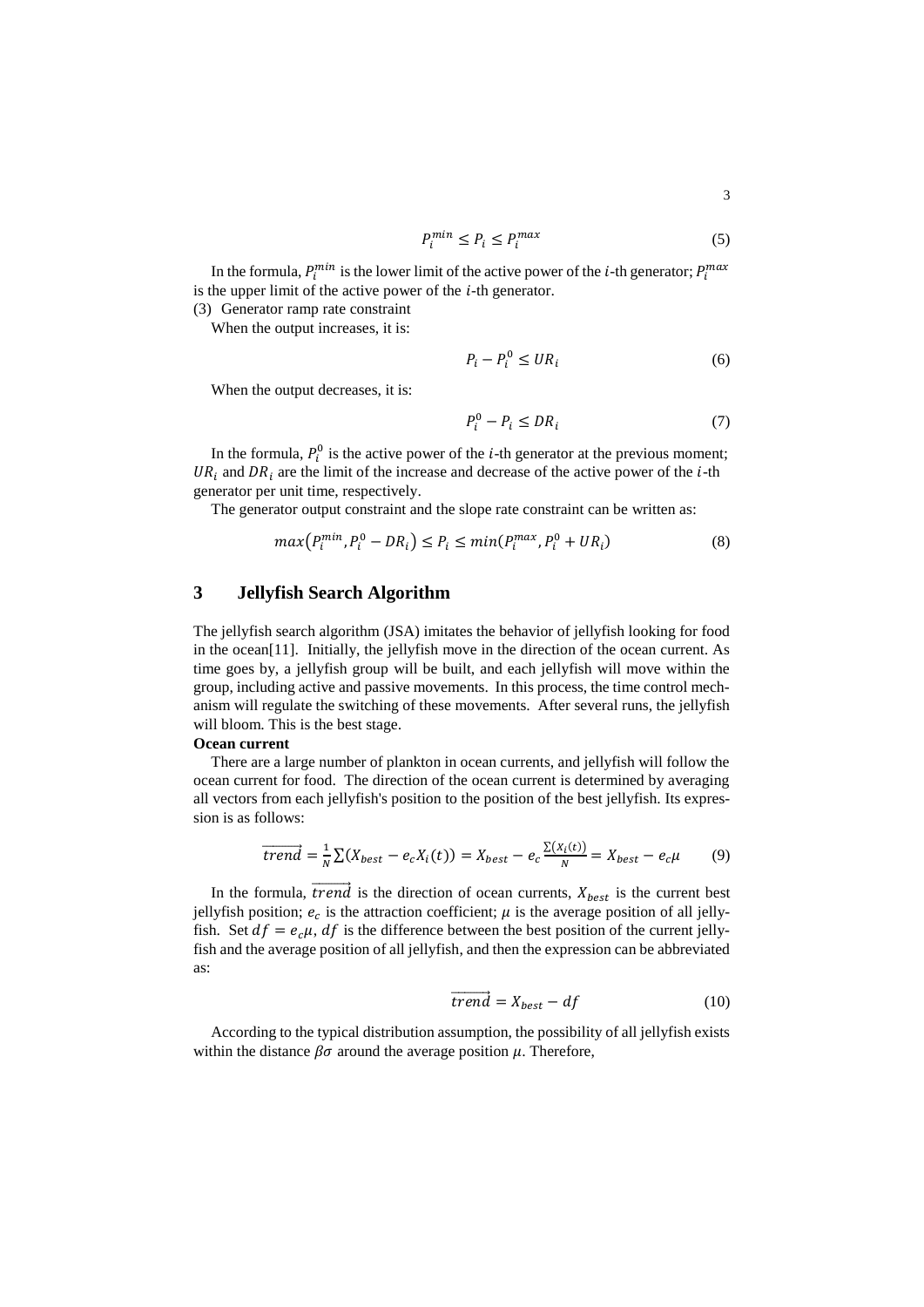$$
df = \beta \times \sigma \times r \tag{11}
$$

In the formula,  $\beta$  is the distribution coefficient,  $\beta = 3$ ;  $\sigma$  is the standard deviation; r is a random number between [0,1]. Set  $\sigma = r \times \mu$ , than

$$
df = \beta \times r \times \mu \tag{12}
$$

Thus,

$$
\overrightarrow{trend} = X_{best} - \beta \times r \times \mu \tag{13}
$$

Therefore, the update formula for each jellyfish is:

$$
X_i(t+1) = X_i(t) + r \times \overrightarrow{trend} \tag{14}
$$

#### **Jellyfish swarm**

In the jellyfish group, the jellyfish also exercise mainly passive movement (Type A) and active movement (Type B). In the early stage of colony formation, jellyfish mostly move passively. As time goes by, they will slowly change to active movement. Type A movement is the movement of a jellyfish around its own position, and the corresponding updated position of each jellyfish is given by the following formula.

$$
X_i(t+1) = X_i(t) + \gamma \times r \times (Ub - Lb)
$$
 (15)

Type B movement is to randomly select a jellyfish  $j$  except for itself, and determine the direction of movement by the vector of the jellyfish  $i$  and the selected jellyfish  $i$ . If the amount of food at jellyfish  $i$  is better than that at jellyfish  $i$ , jellyfish  $i$  moves to jellyfish *i*. If the amount of food at jellyfish *i* is worse than the amount of food at jellyfish *i*. jellyfish  $i$  will stay away from jellyfish  $j$ . Its motion direction formula is as follows:

$$
\overrightarrow{Direction} = \begin{cases} X_j(t) - X_i(t), f(X_i(t)) \ge f(X_j(t)) \\ X_i(t) - X_j(t), f(X_i(t)) < f(X_j(t)) \end{cases} \tag{166}
$$

Therefore, the updated position formula of each jellyfish is as follows:

$$
X_i(t+1) = X_i(t) + r \times \overrightarrow{Direction}
$$
 (17)

#### **Time control mechanism**

Because ocean currents contain many plankton, jellyfish will move with ocean currents and slowly gather into jellyfish groups. When ocean currents change, a new group of jellyfish will form. In the jellyfish group, the jellyfish will switch between passive movement and active movement. At first, it was mainly passive exercise, and then gradually changed to vigorous exercise over time. A time control mechanism is added here to regulate the movement of jellyfish.  $C(t)$  is a time control function, which provides a random value fluctuating from 0 to 1 over time.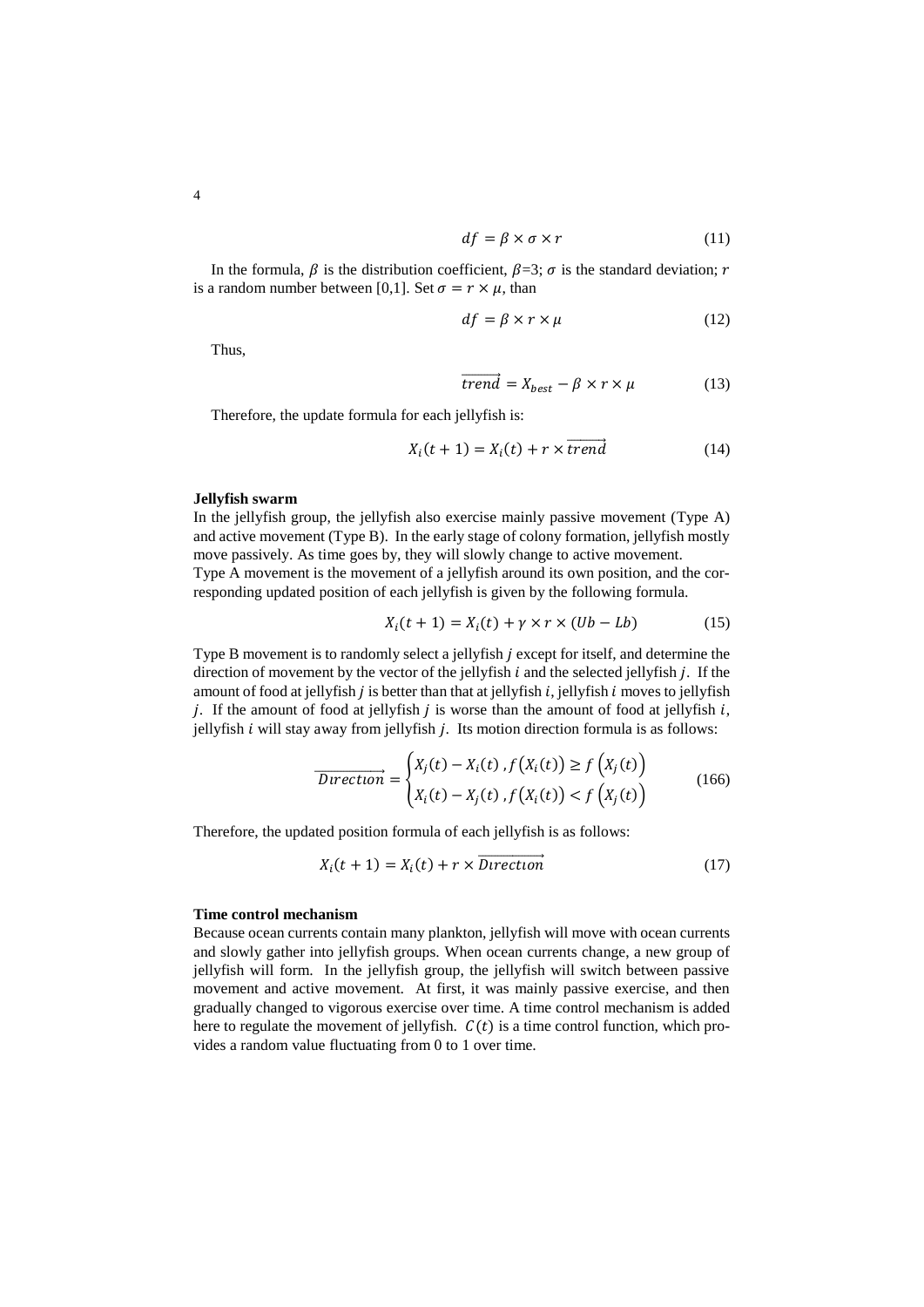$$
C(t) = \left| \left( 1 - \frac{t}{T} \right) \times \left( 2 \times r - 1 \right) \right| \tag{18}
$$

In the formula,  $t$  is the current iteration time;  $T$  is the maximum number of iterations;  $r$  is a random number between [0,1].

When  $C(t) > 0.5$ , the jellyfish moves with the ocean current. When  $C(t) \le 0.5$ , the jellyfish moves in the group.  $1 - C(t)$  is a function that controls the movement of the jellyfish group. When  $(1 - C(t)) > r$ , the jellyfish exhibits passive motion. When  $(1 - C(t)) \leq r$ , the jellyfish exhibits active movement. Since  $(1 - C(t))$  increases from 0 to 1 overtime, the passive movement takes precedence over the active workout at the beginning, and then gradually, the functional training is dominant.

# **4 Jellyfish Search Algorithm for the ELD problem**

The ELD is a problem with discrete, multi-constrained, nonlinear, and other characteristics[12]. Its constraints include equality constraints and inequality constraints. All individuals must satisfy constraints in the solution space. Therefore, before calculating the objective function value of each individual, it needs to be processed to satisfy all constraints. In this paper, a penalty function is used to deal with the constraints, and the objective function is rewritten as:

$$
C = \min \sum_{i=1}^{n} F_i(P_i) + q(\sum_{i=1}^{n} P_i - P_{Load} - P_{Loss})^2
$$
 (19)

In the formula,  $q$  is the penalty factor, which is always 1000 during the simulation. The necessary steps for the ELD problem based on the JS algorithm are as follows:

*Step 1.* Set the JS algorithm parameters and ELD model coefficients.

*Step 2.* Initialize the population. Calculate the fitness value of each jellyfish and get the jellyfish in the optimal global position.

*Step 3.* Determine the time control function, choose to follow the ocean current, or move in the jellyfish group to update the position of the jellyfish.

*Step 4.* If you are moving in the jellyfish group, select passive or active movement to update the position of the jellyfish.

*Step 5.* Calculate the fitness value of each jellyfish and update the jellyfish in the optimal global position.

*Step* 6. If the algorithm does not meet the optimization end conditions, turn to Step3; otherwise, the optimization process ends.

*Step 7.* Output the optimal solution.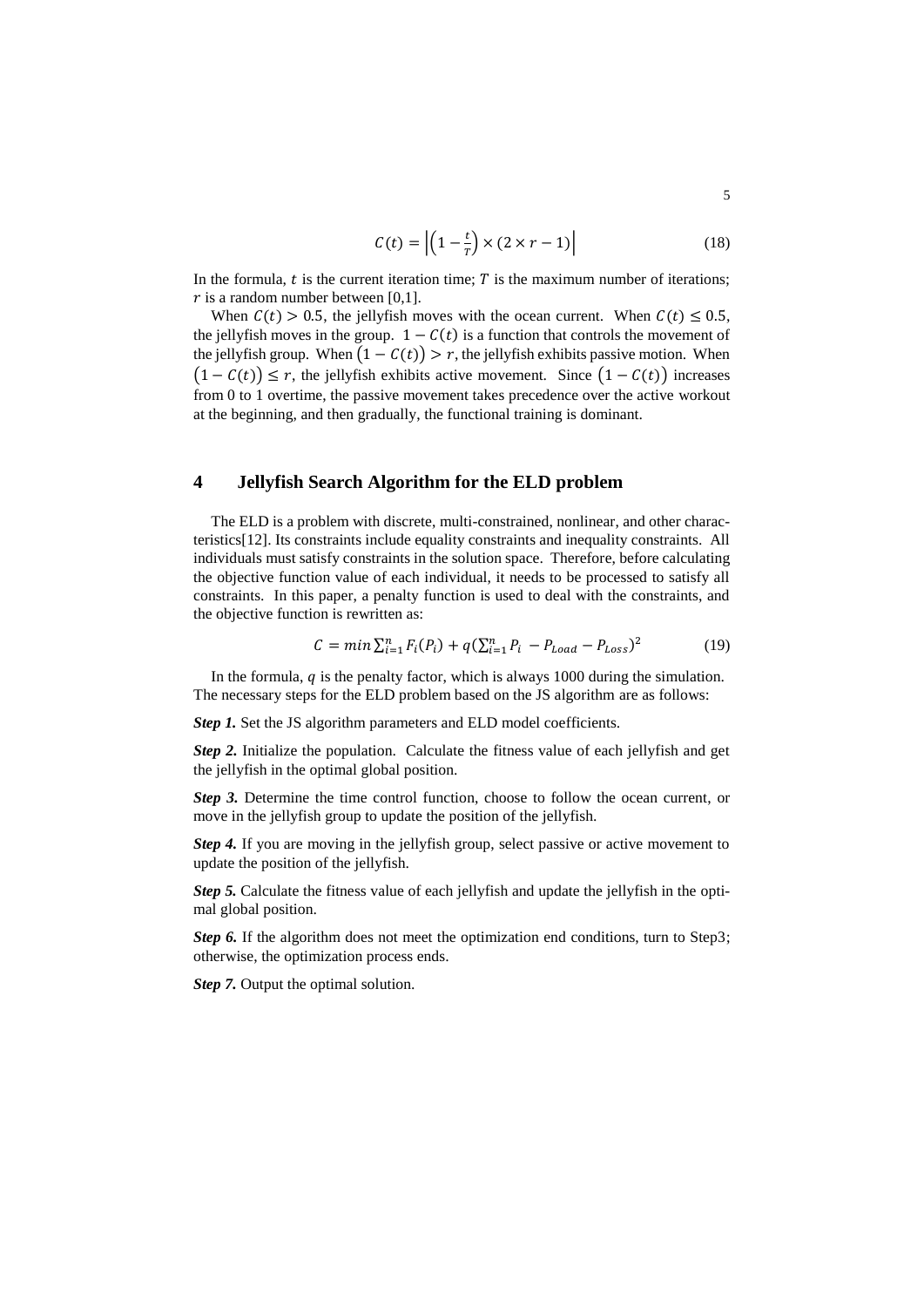# **5 Experimental Results**

In order to verify the feasibility and effectiveness of the proposed method, two typical ELD problems with different dimensions of six units and 15 units are used to carry out simulation experiments. To fit the actual ELD problem, the simulation examples all consider the influence of power loss. Compare this algorithm with other algorithms, namely particle swarm optimization (PSO)[3], sine cosine algorithm (SCA)[13], and whale optimization algorithm (WOA)[14]. To ensure fairness, in the simulation process, all algorithms uniformly set the number of search agents to 30, and the maximum number of iterations is 1000. After multiple runs, take the average value to get the simulation result.

#### *A.* **Case study of six units**

Taking a 6-unit system as an example, the total load borne by the generator is 1263MW, and the dimension d is taken as 6. The parameters of the 6-unit test system are shown in Table 1.

| Units | $\gamma$ \$/MW <sup>2</sup> | $\beta$ \$/MW | α\$   | $P_{min}$ MW | $P_{max}$ MW |
|-------|-----------------------------|---------------|-------|--------------|--------------|
|       | 0.0070                      |               | 240.0 | 100.0        | 500.0        |
|       | 0.0095                      | 10            | 200.0 | 50.0         | 200.0        |
|       | 0.0090                      | 8.5           | 220.0 | 80.0         | 300.0        |
| 4     | 0.0090                      | 11            | 200.0 | 50.0         | 150.0        |
|       | 0.0080                      | 10.5          | 220.0 | 50.0         | 200.0        |
| 6     | 0.0075                      | 12.2          | 190.0 | 50.0         | 120.0        |

**Table 1.** Coefficients setting for a six-unit system

The power loss factor  $B$  is:

| $B_{ij} = \begin{bmatrix} 0.0017 & 0.0012 & 0.0007 & -0.0001 & -0.0005 & -0.0002\\ 0.0012 & 0.0014 & 0.0009 & 0.0001 & -0.0006 & -0.0001\\ 0.0007 & 0.0009 & 0.0031 & 0.0000 & -0.0010 & -0.0006\\ -0.0001 & 0.0001 & 0.0000 & 0.0024 & -0.0006 & -0.0008\\ -0.0005 & -0.0006 & -$ |  |  |                          |
|------------------------------------------------------------------------------------------------------------------------------------------------------------------------------------------------------------------------------------------------------------------------------------|--|--|--------------------------|
|                                                                                                                                                                                                                                                                                    |  |  | $0.0001 -0.0006 -0.0001$ |
|                                                                                                                                                                                                                                                                                    |  |  |                          |
|                                                                                                                                                                                                                                                                                    |  |  |                          |
|                                                                                                                                                                                                                                                                                    |  |  |                          |
|                                                                                                                                                                                                                                                                                    |  |  |                          |
|                                                                                                                                                                                                                                                                                    |  |  |                          |

 $B_0 = 10^{-3}[-0.3908 - 0.1279 \text{ } 0.7047 \text{ } 0.0591 \text{ } 0.2161 - 0.6635],$  $B_{00} = 0.056$ 

Table 2 shows the comparison results of this method with PSO, SCA, and WOA is a six-unit system.

The solution has six generator outputs, including P1 to P6. In addition, the total cost of power generation, the real power loss, and the respective calculation time.

6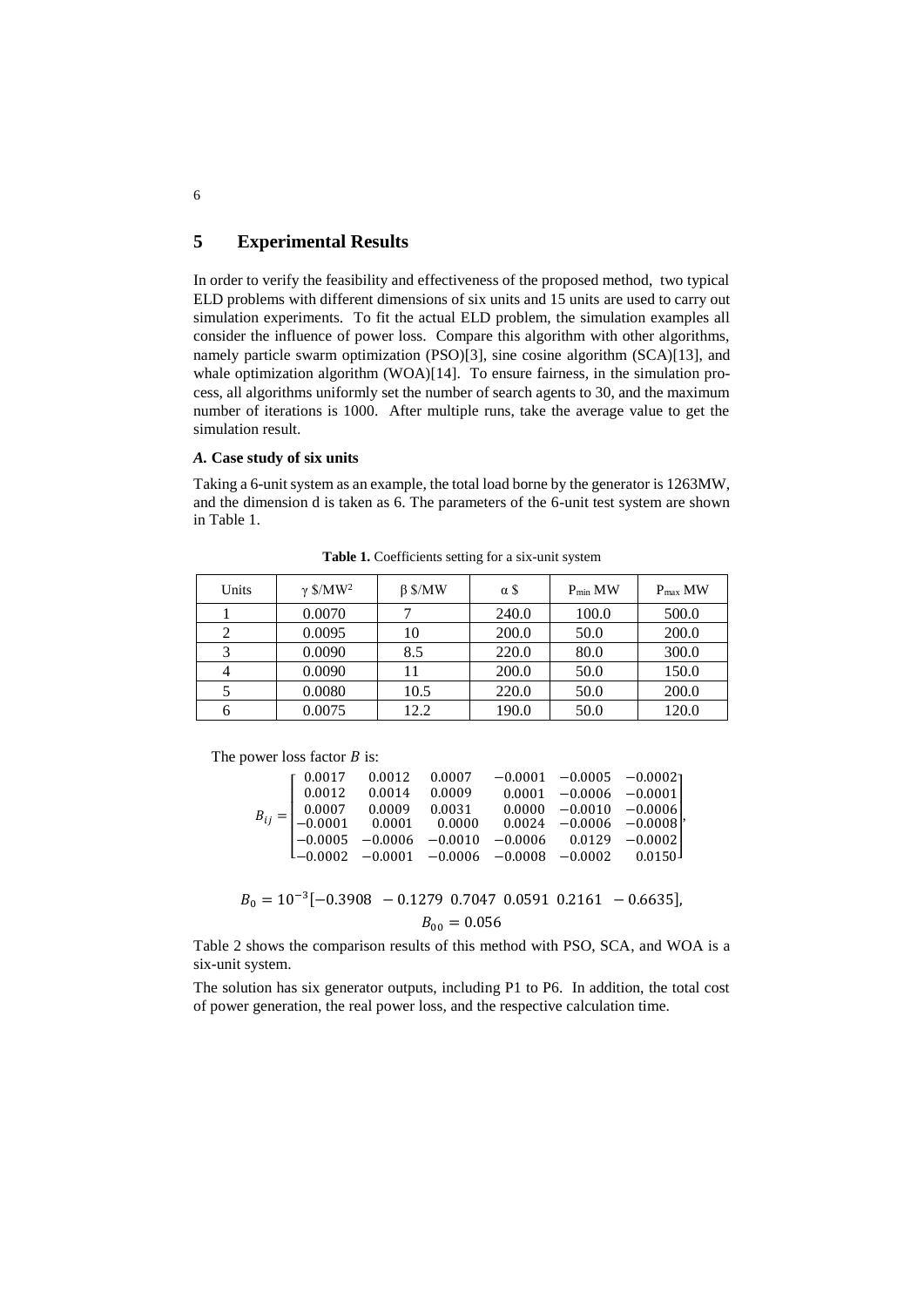| Outputs                       | PSO[3]     | SCA[13]    | WOA[14]               | <b>JSA</b> |
|-------------------------------|------------|------------|-----------------------|------------|
| $P_1$                         | 464.9059   | 460.6460   | 471.2798              | 446.4659   |
| P <sub>2</sub>                | 186.2893   | 176.3008   | 190.9744              | 181.1464   |
| $P_3$                         | 240        | 240        | 240                   | 265        |
| $P_4$                         | 149.9982   | 133.2271   | 133.6215              | 150        |
| $P_5$                         | 168.3705   | 180.5467   | 154.1544              | 157.7778   |
| $P_6$                         | 85         | 105.0286   | 105                   | 93.9918    |
| Total power output (MW.)      | 1294.5639  | 1295.7488  | 1295.0301             | 1294.3820  |
| Total generation cost (\$/h.) | 15709.6236 | 15721.4026 | 15720.2586 15700.7846 |            |
| Power loss (MW.)              | 31.5639    | 32.7366    | 32.0302               | 31.3508    |
| Total CPU times (sec.)        | 1.7393295  | 1.3081535  | 1.5615661             | 1.3050705  |

**Table 2.** The best power outputs for a six-generator system

Figure 1a describes the comparison of using JSA and other algorithms (PSO, SCA and WOA) to solve the six-unit system scheduling problem under the same conditions.

### **B. Case study of fifteen units**

Table 3 lists the parameters of the fifteen-unit system. The total load borne by the generator is 2630MW, and the dimension *d* is 15.

| <b>Units</b>   | $\gamma$ \$/MW <sup>2</sup> | $\beta$ \$/MW | a \$ | $P_{min}$ MW | $P_{max}$ MW |
|----------------|-----------------------------|---------------|------|--------------|--------------|
| 1              | 0.000299                    | 10.1          | 671  | 150          | 455          |
| $\overline{c}$ | 0.000183                    | 10.2          | 574  | 150          | 455          |
| 3              | 0.001126                    | 8.8           | 374  | 20           | 130          |
| 4              | 0.001126                    | 8.8           | 374  | 20           | 130          |
| 5              | 0.000205                    | 10.4          | 461  | 150          | 470          |
| 6              | 0.000301                    | 10.1          | 630  | 135          | 460          |
| 7              | 0.000364                    | 9.8           | 548  | 135          | 465          |
| 8              | 0.000338                    | 11.2          | 227  | 60           | 300          |
| 9              | 0.000807                    | 11.2          | 173  | 23           | 162          |
| 10             | 0.001203                    | 10.7          | 175  | 23           | 160          |
| 11             | 0.003586                    | 10.2          | 186  | 20           | 80           |
| 12             | 0.005513                    | 9.9           | 230  | 20           | 80           |
| 13             | 0.000371                    | 13.1          | 225  | 25           | 85           |
| 14             | 0.001929                    | 12.1          | 309  | 15           | 55           |
| 15             | 0.004447                    | 12.4          | 323  | 15           | 55           |

**Table 3.** Coefficients setting for a fifteen-unit system

Table 4 lists the comparison results of the JS algorithm to solve the 15-unit system and other algorithms (such as PSO, SCA, and WOA) under the same conditions. The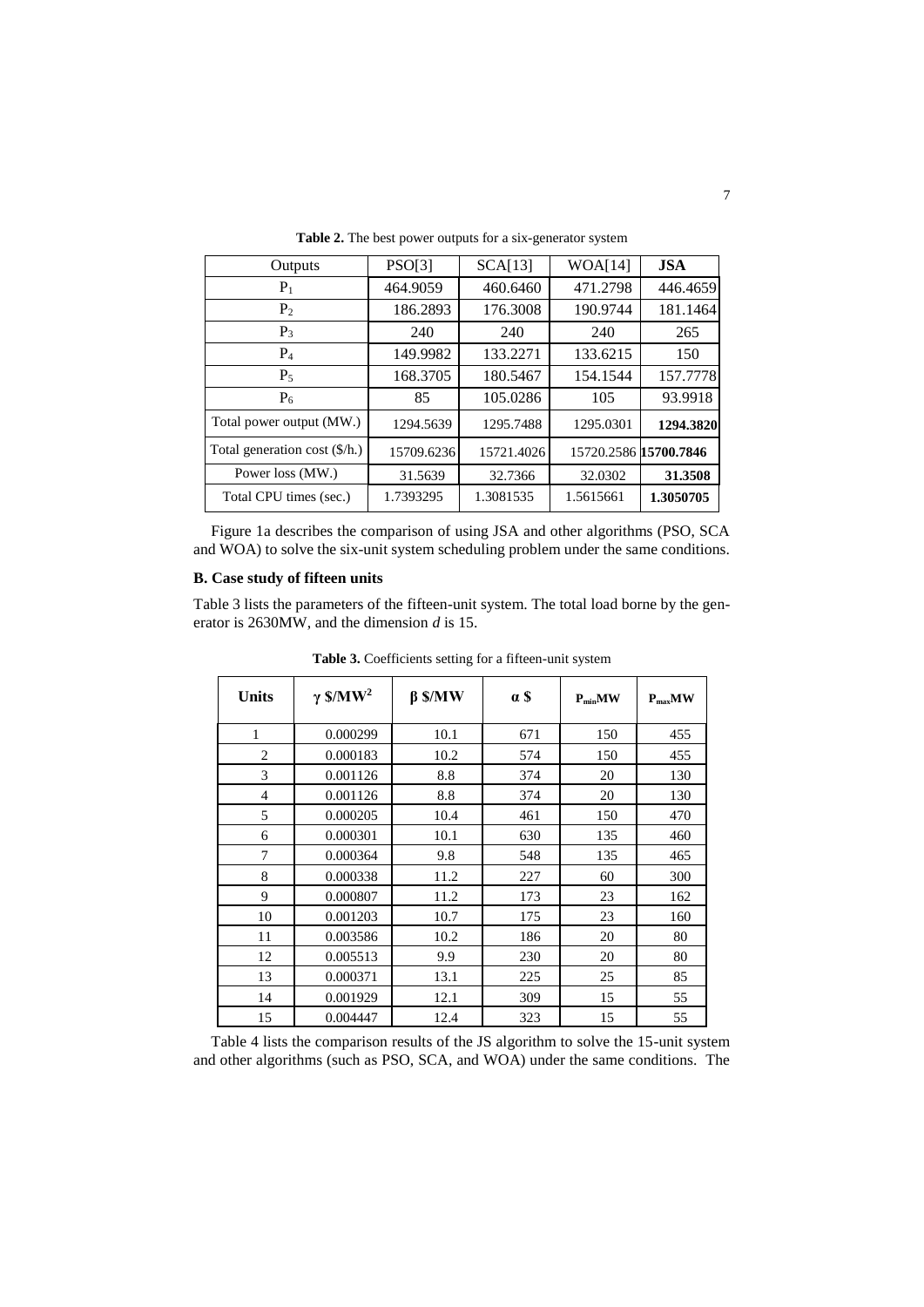table contains statistical results of solution, power generation cost, network power loss, and average CPU time.

| <b>Outputs</b>                           | PSO[3]     | SCA[13]    | WOA[14]    | <b>JSA</b> |
|------------------------------------------|------------|------------|------------|------------|
| P <sub>1</sub>                           | 453.8913   | 419.5333   | 446.3137   | 455        |
| P <sub>2</sub>                           | 377.2665   | 339.4666   | 373.4275   | 380        |
| P <sub>3</sub>                           | 129.9198   | 111.4374   | 124.7734   | 130        |
| P <sub>4</sub>                           | 129.7971   | 107.7066   | 104.9709   | 129.9865   |
| <b>P5</b>                                | 166.9779   | 168.9997   | 157.5359   | 169.9508   |
| P <sub>6</sub>                           | 455        | 430        | 395        | 460        |
| P7                                       | 429.7784   | 389.4666   | 405.9198   | 430        |
| P <sub>8</sub>                           | 66.5485    | 139.7333   | 134.7823   | 60         |
| P <sub>9</sub>                           | 107.6787   | 143.0415   | 147.2498   | 104.8355   |
| P <sub>10</sub>                          | 113.9893   | 132.2346   | 113.0699   | 131.6601   |
| P11                                      | 80         | 75.3339    | 70.6940    | 79.4695    |
| P <sub>12</sub>                          | 79.9886    | 67.8400    | 65         | 80         |
| P <sub>13</sub>                          | 25         | 75.0158    | 63.7854    | 25.0435    |
| P <sub>14</sub>                          | 35.5363    | 46.4698    | 44.7592    | 15         |
| P <sub>15</sub>                          | 15         | 46.8933    | 35.4870    | 15         |
| Total power output<br>(MW)               | 2666.3723  | 2693.1725  | 2682.7690  | 2665.9459  |
| Total generation cost<br>$(\frac{f}{h})$ | 32813.4965 | 33497.5476 | 33293.0176 | 32773.7831 |
| Power loss (MW.)                         | 36.0661    | 63.0077    | 52.7689    | 35.9367    |
| Total CPU time (sec)                     | 1.8027188  | 1.2727662  | 2.0873071  | 1.3111499  |

**Table 4.** The best power output for a fifteen-generator system

It can be seen from the table that the method used has better quality performance results than other methods in terms of cost, power consumption, and time consumption. Figure 1b describes the comparison of using JSA and different algorithms (PSO, SCA, and WOA) to solve the six-unit system scheduling problem under the same conditions.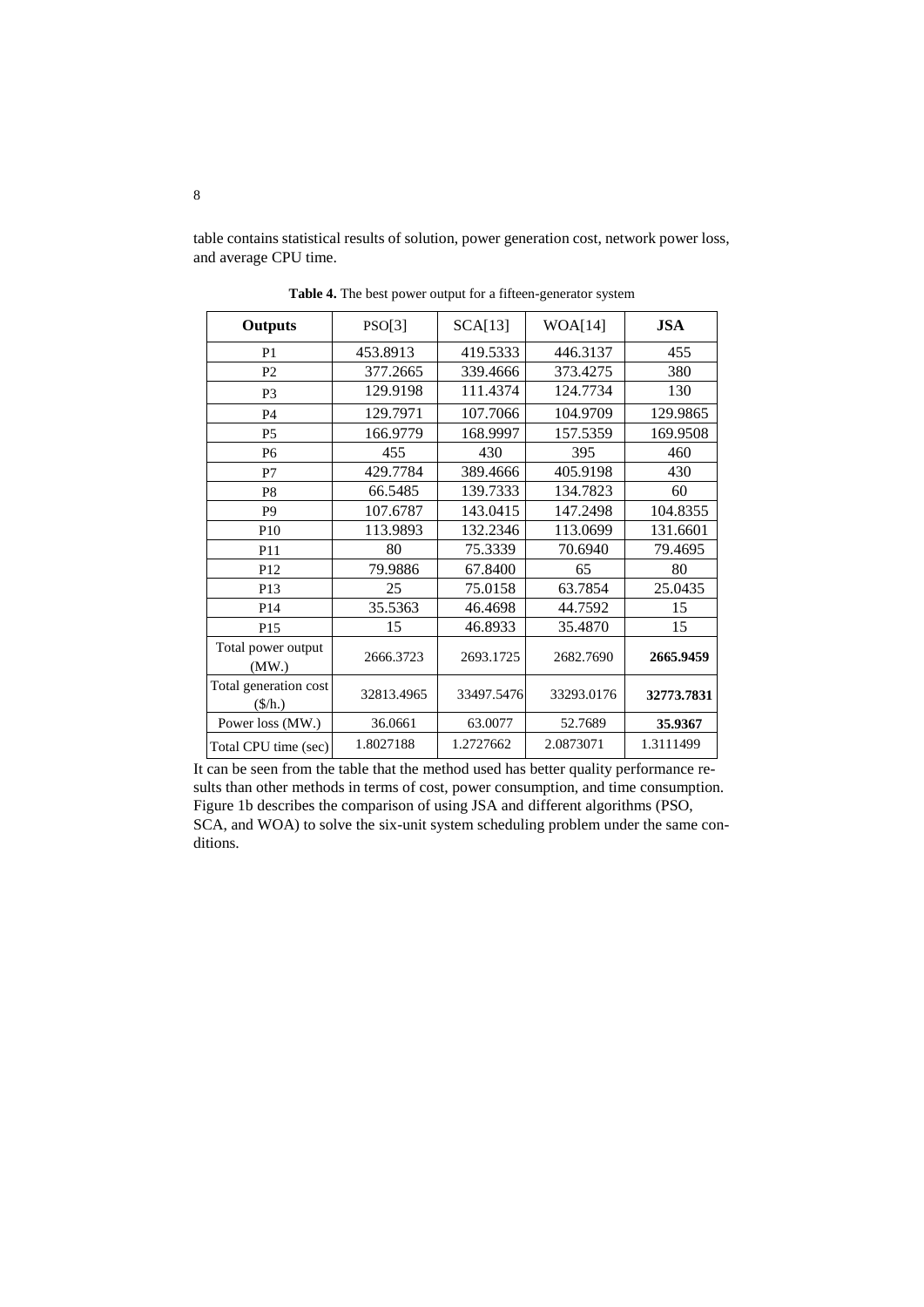

**Fig. 1.** The comparison of using JSA and the PSO[3], SCA[13], and WOA[14] methods to the solution to the six-unit and fifteen -unit system scheduling problems under the same conditions

It can be seen from the figure that the quality performance observation results in terms of convergence speed and time consumption show that the optimization method used is superior to other methods.

### **6 Conclusion**

In this paper, we proposed a solution to the economic load distribution problem (ELD) by applying a new metaheuristic algorithm called Jellyfish Search Algorithm (JSA). With the advantages characteristics of the new metaheuristic algorithm of the JSA algorithm, e.g., rapidity, convergence, robustness, and easy implementation, the proposed scheme can have achieved the solution's target. In the experiment section, two calculation examples verify the proposed scheme performance with four angles of economy, rapidity, convergence, and robustness. The preliminary results are compared with other literature (such as Particle-swarm optimization (PSO), Sine-cosine algorithm (SCA), and Whale optimization algorithm (WOA) schemes shows the proposed scheme can effectively consider local search and global search, showing strong competitiveness and effective problem-solving method for the ELD problem.

# **References**

- 1. Al-Sumait, J.S., Sykulski, J.K., Al-Othman, A.K.: Solution of different types of economic load dispatch problems using a pattern search method. Electr. Power Components Syst. 36, 250–265 (2008). https://doi.org/10.1080/15325000701603892.
- 2. Tsai, C.F., Dao, T.K., Pan, T.S., Nguyen, T.T., Chang, J.F.: Parallel bat algorithm applied to the economic load dispatch problem. J. Internet Technol. 17, 761–769 (2016). https://doi.org/10.6138/JIT.2016.17.4.20141014c.